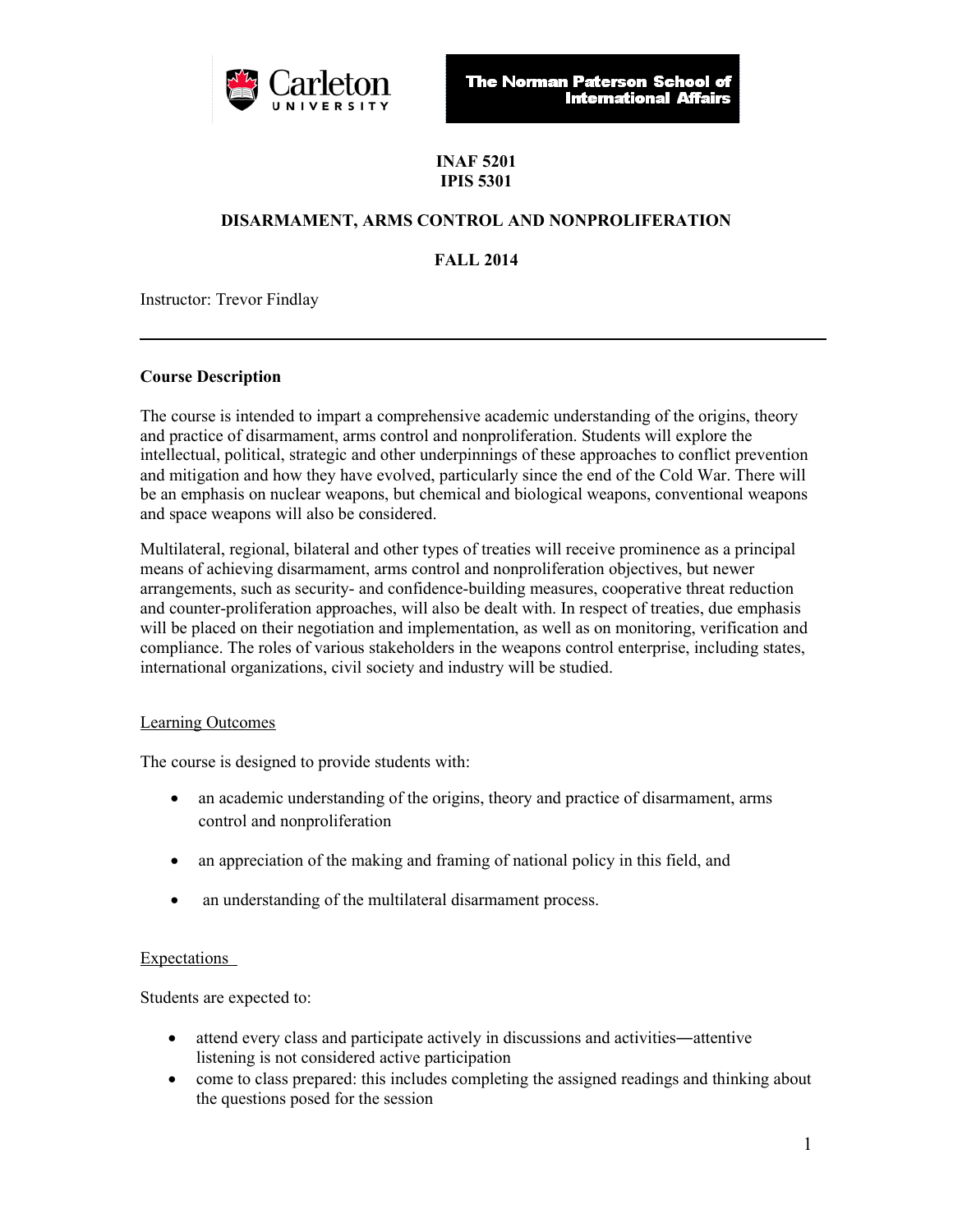- not use laptops or other electronic devices unless requested by the instructor
- turn off cellphones for the duration of the class.

#### **Course Structure/Class Format**

Classes are held each week for three hours. Sessions will typically start with a presentation by the instructor on the week's topic designed to set the stage for class discussion. The second half of the class will be devoted to a model Conference on Disarmament (CD), during which students represent a country allocated to them, make national statements and participate in discussions and negotiations. Guest lecturers, as available, may give presentations on particular topics.

### **Evaluation**

| Attendance/participation             | 10% |
|--------------------------------------|-----|
| Model CD                             |     |
| National position representation 10% |     |
| National statement                   | 10% |
| Written paper                        | 15% |
| Draft NWC negotiations               | 10% |
| Policy paper                         | 20% |
| Analytical (term) paper              | 25% |
| Total                                |     |

## **Model Conference on Disarmament: National position representation, presentation and participation in negotiations**

The aim of this assignment is to familiarize each student with the policies and practices of a particular country in respect of disarmament, arms control and nonproliferation and to understand their role in a multilateral negotiating forum. Countries will be allocated randomly at the first class. The student will be expected to become increasingly familiar with the national position of that country throughout the course and be ready periodically to be called on, or volunteer, to represent it in respect of the various issues that arise. A formal presentation of 15 minutes on the national position will be given as part of the model CD exercise. This should not simply be a duplication of an existing national presentation, but should be prepared by the student based on primary and secondary sources.

Oral presentations will be marked for clarity of organization and presentation, analytical depth, appropriate and effective use of supportive techniques and materials and style. The key criterion is whether effective communication with the class has been achieved.

#### **Written work**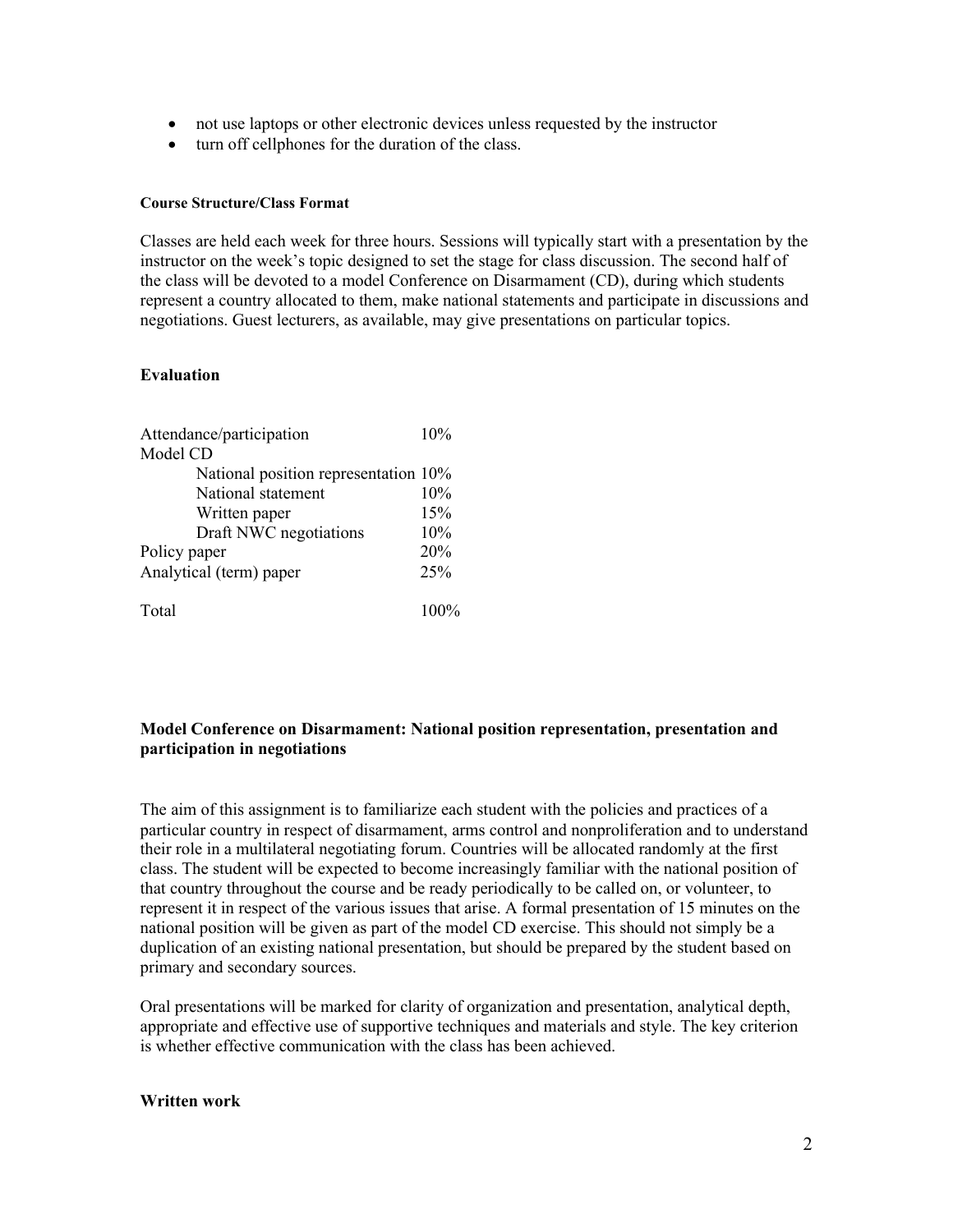All written work must be submitted in hard copy and formatted in 12 point Times New Roman font with 1 inch margins and 1.5 line spacing. As well as the quality of the substantive content and analytical capability, marks will be awarded for neatness and clarity of presentation; writing style; and spelling, grammar, punctuation and syntax. Students who believe they may have difficulties in any aspect of their writing skills are advised to contact the Writing Tutorial Service (carleton.ca/wts) before their first written assignment is due.

Strict compliance with length limitations is required: written work that exceeds the required length will be assessed up to the point at which the length is exceeded. Late assignments will be penalized 1 percentage point of the total course grade for each late day. Assignments must be original work and must not have been already submitted for credit in another course. Three written assignments are expected.

## *National position paper*

A written 1500-word paper, an analysis and critique of the national position, is due at the beginning of Session 4. The paper should be properly referenced using endnotes, but with a limit of 10 (whether duplicated or individual), only half of which may be electronic. No bibliography is required.

# *Policy paper*

The aim of this 1500-word assignment is to simulate the writing of a policy brief. It is to be written as if it were for the foreign affairs minister of the country that the student is representing. Students will choose one of 6 set questions. No footnotes/endnotes are to be used; penalties will be imposed if they are used. This paper will be due at the beginning of Session 6.

# *Analytical paper*

This is an extended, 3,500-word essay in academic style, on one of 6 set topics, that interweaves two or more broad themes covered by the course. Students are advised to begin considering and working on their term paper from the outset of the course. Early consultation with and approval of the instructor is required for the specific topic chosen. The word count should be noted on the top of the first page. Endnoted references are required using ordinary numerals (not small Roman). A limit of 25 endnotes, up to half of which may be electronic sources, is allowed, in addition to the 3,500 word limit. A one-page bibliography of key sources used during work on the paper, whether cited or not, should be appended, also in addition to the 3,500 word limit. The paper is to be submitted at the beginning of Session 11.

# **COURSE MATERIALS**

### **Basic Sources**

A basic background text for this course is the Blix Commission report *Weapons of Terror: Freeing the World of Nuclear, Biological and Chemical Arms* (Weapons of Mass Destruction Commission, Stockholm, 2006). Several copies are available in the Resource Centre. In addition, the report is viewable and downloadable at www.wmdcommission.org.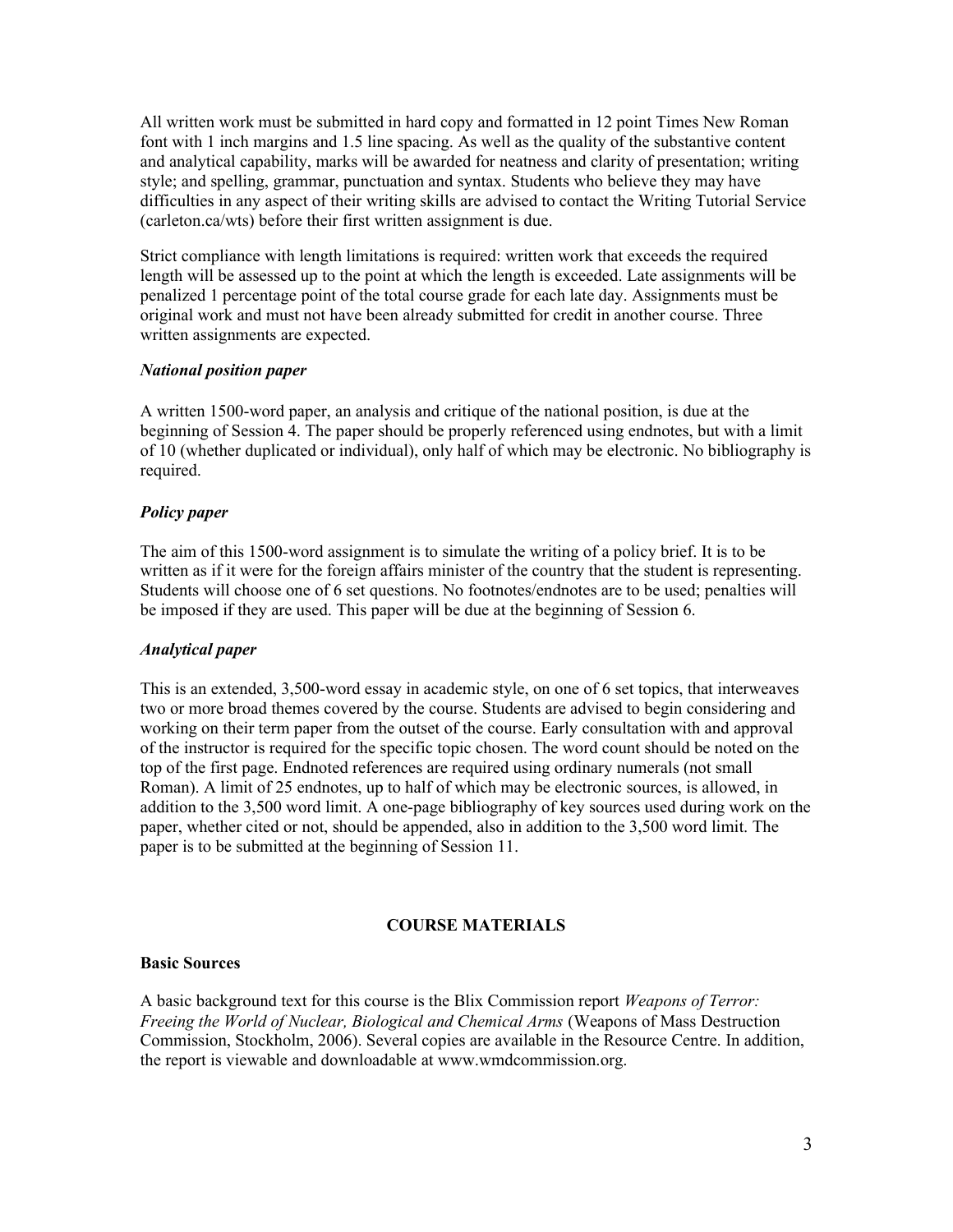For nuclear disarmament issues see *Eliminating Nuclear Threats: a Practical Agenda for Global Policymakers*, (Paragon, Canberra, 2009), also downloadable at [www.icnnd.org.](http://www.icnnd.org/)

For the follow-up to the Report of the International Commission on Nuclear Non-proliferation and Disarmament see *Nuclear Weapons: The State of Play, Centre for Nuclear Non-Proliferation and Disarmament*, Australian National University, Canberra, 2013, [www.cnnd.anu.edu.au.](http://www.cnnd.anu.edu.au/)

International Association of Lawyers Against Nuclear Arms, International Network of Engineers and Scientists Against Proliferation, International Physicians for the Prevention of Nuclear War, *Securing our Survival (SOS): The Case for a Nuclear Weapons Convention*, New York 2007

Students should also consult regularly the sources detailed below and draw on them for information and analysis. Students are also advised to read a respected daily newspaper to keep abreast of rapidly changing developments in the field. The following are recommended: *The Economist*; *New York Times*; *Globe and Mail*; *Washington Post*; *The Times*; *The Guardian*.

For their national presentations students should consult statements delivered at the First Committee or Plenary of the United Nations General Assembly; the Conference on Disarmament in Geneva; the UN Disarmament Commission; conferences of the International Atomic Energy Agency, the Organisation for the Prohibition of Chemical Weapons and of the Preparatory Commission for the Comprehensive Nuclear Test Ban Treaty Organization and preparatory meetings for the 2015 Nuclear Non-Proliferation Treaty Review Conference; and the websites of foreign ministries and relevant organizational headquarters (see below).

### **Journals**

*Arms Control Today Bulletin of the Atomic Scientists Nonproliferation Review*

#### **Reference works**

Joseph Cirincione, Jon Wolfsthal, Miriam Rajkumar, *Deadly Arsenals: Nuclear, Biological and Chemical Threats*, second edition, Brookings Institution Press, Washington DC, July 2005 Congressional Research Service, 'Arms Control and Nonproliferation: a Catalog of Treaties and Agreements', Washington DC, 1 June 2007

Joseph Goldblat, *Arms Control: The New Guide to Negotiations and Agreements*, International Peace Research Institute (PRIO), Oslo, and the Stockholm International Peace Research Institute (SIPRI), Stockholm, 2002

Waheguru Pal Singh Sidhu and Ramesh Thakur (eds), *Arms Control after Iraq: Normative and Operational Challenges*, United Nations University Press, Tokyo, 2006

Steve Tulliu and Thomas Schmalberger, *Coming to Terms with Security: A Lexicon for Arms Control, Disarmament and Confidence-Building*, UN Institute for Disarmament Research (UNIDIR), Geneva, 2003

Verification Research, Training and Information Centre (VERTIC), *Coming to Terms with Security: A Handbook on Verification and Compliance*, UNIDIR, Geneva, 2003.

## **Yearbooks**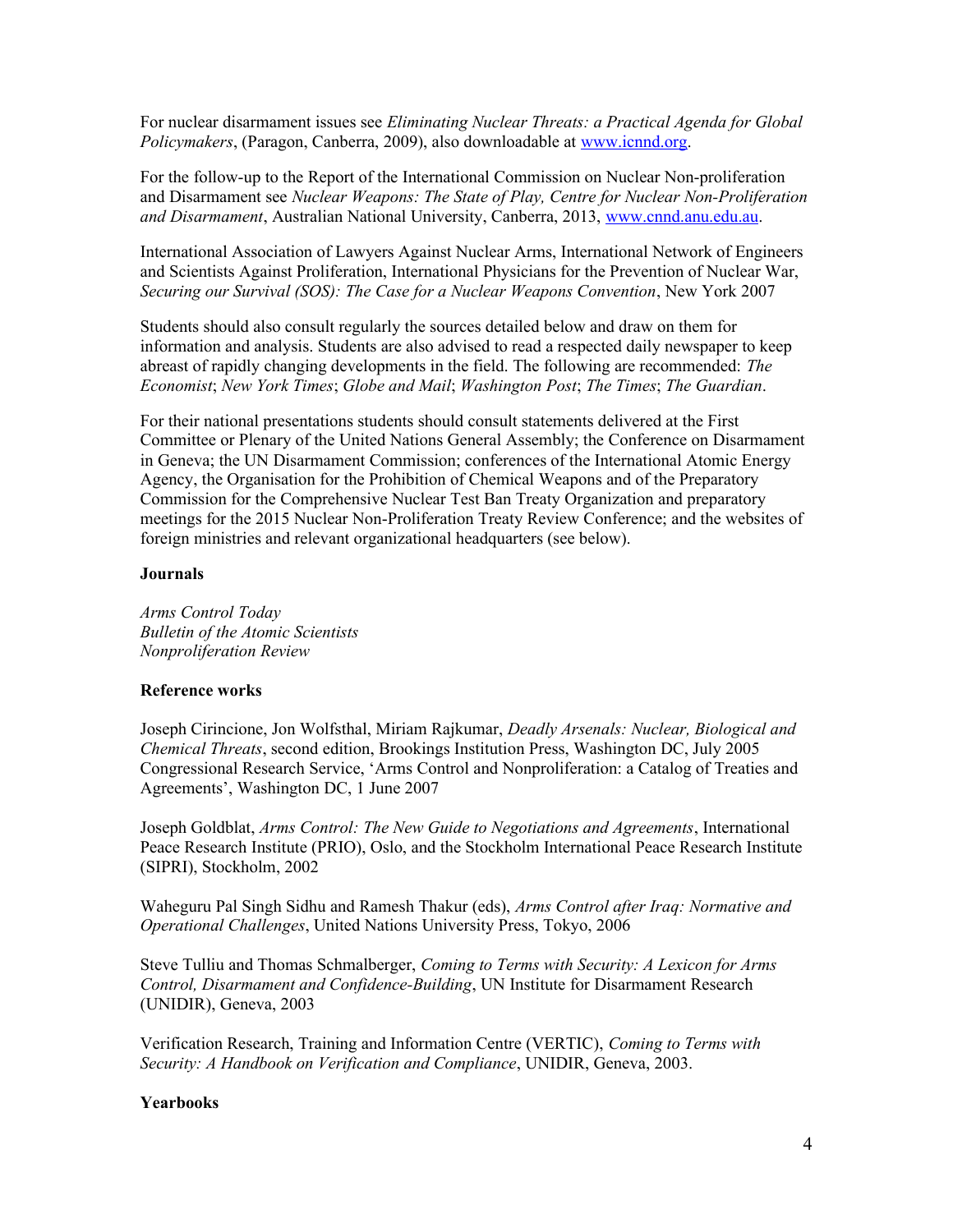*SIPRI Yearbook*, Stockholm International Peace Research Institute (SIPRI), Stockholm

*United Nations Disarmament Yearbook*, United Nations Office (formerly Department) for Disarmament Affairs, New York

*Verification Yearbook*, Verification Research, Training and Information Centre (VERTIC), London (to 2004)

### **Web, research institute and non-governmental resources**

Acronym Institute, London, UK Arms Control Association, Washington DC Brookings Institution, Washington DC Carnegie Endowment for International Peace, Washington DC Centre for International Governance Innovation (CIGI), Waterloo, ON Center for Strategic and International Studies (CSIS), Washington DC The Henry L. Stimson Centre, Washington DC Institute for Science and International Security (ISIS), Washington DC International Campaign to Ban Landmines (ICBL), Ottawa International Institute for Strategic Studies (IISS), London James Martin Center for Nonproliferation Studies, Monterey Institute of International Studies, Monterey, California and Washington DC Peace Research Institute Oslo (PRIO), Oslo Reaching Critical Will, Geneva and New York (for analysis of the Conference on Disarmament and other multilateral negotiations) Stockholm International Peace Research Institute (SIPRI), Stockholm United Nations Institute for Disarmament Research (UNIDIR), Geneva Verification Research, Training and Information Centre (VERTIC), London

# **Multilateral organizations**

United Nations Office for Disarmament Affairs (UNODA), United Nations, New York Implementation Support Unit (ISU) for the Biological Weapons Convention, Geneva International Atomic Energy Agency (IAEA), Vienna Organisation for the Prohibition of Chemical Weapons (OPCW), The Hague Preparatory Commission for the Comprehensive Test Ban Treaty Organization (CTBTO), Vienna

# **Blogs**

For an informative and at times irreverent blog by Jeffrey Lewis see www.armcontrolwonk.com

# **CLASS TOPICS AND READINGS**

The following outlines the readings for each class. They are drawn from primary and secondary sources and are divided into required readings and recommended additional readings. Students who have read all the required readings for each session will be better able to participate and thus stand to benefit more from each class. This in turn is likely to be reflected in higher grades for participation and class assignments.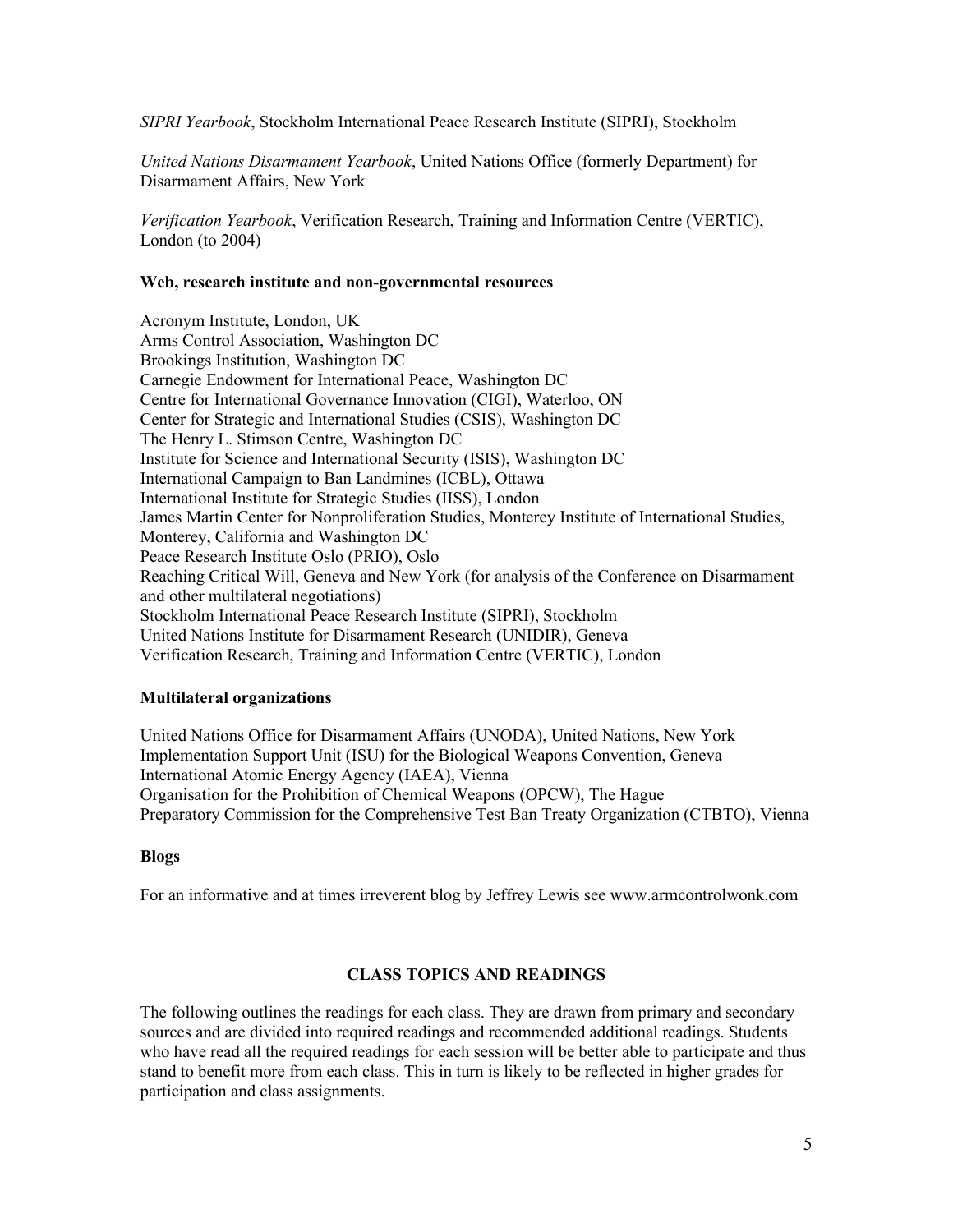The additional readings are for those who are interested in pursuing a subject further or for use in researching class assignments. Students are advised not to rely solely on these references for class assignments but to do their own research as well.

# **WEEK 1 INTRODUCTION: A THREAT ASSESSMENT**

Why is there a need for disarmament, arms control and nonproliferation? This class will introduce the problem that disarmament, arms control and nonproliferation efforts seek to tackle―weapons and their delivery systems and the strategic, military and political effects they engender. It will consider why states acquire weapons in the first place and what are the various types of weaponry, the technologies required to produce them, and their delivery systems. The problematique of the arms race will be investigated: how and why do states enter into arms races? Is the concept a useful one? What is the particular threat from the proliferation, vertical and horizontal, of so-called weapons of mass destruction (nuclear, radiological, chemical and biological weapons)? How does the relatively new threat of terrorism involving unconventional weaponry factor into arms control and disarmament efforts?

# **Required reading**

François Heisbourg, 'Five days in December: the Iran crisis 25 years hence', *World Policy Journal*, fall 2008

William Arkin, 'The continuing misuses of fear', *Bulletin of the Atomic Scientists*, September/October 2006

'Assessing nuclear threats and risks', Part II, *Eliminating Nuclear Threats: a Practical Agenda for Global Policymakers*, Report of the International Commission on Nuclear Non-proliferation and Disarmament (Paragon, Canberra, 2009)\*, downloadable at www.icnnd.org

'The global spread of military technology', chapter 3 and 'Military means as a source of security problems', chapter 12, Barry Buzan and Eric Herring, *The Arms Dynamic in World Politics*, Lynne Rienner, Boulder and London, 1998

### **Recommended additional reading**

'Understanding the nuclear weapons threat', Nuclear Threat Initiative, Washington DC, www.nti.org/threats/nuclear/

'Threats and responses', chapter 2, *Weapons of Terror: Freeing the World of Nuclear Biological and Chemical Arms*, Weapons of Mass Destruction Commission, Stockholm, 2006

Robin M. Frost, 'Nuclear terrorism after 9/11', *Adelphi Paper* 178, International Institute for Strategic Studies (IISS), London, 2005

David Albright, *Peddling Peril: How the Secret Nuclear Trade Arms America's Enemies*, Free Press, New York, 2010

Richard Dean Burns and Joseph M. Siracusa, *A Global History of the Nuclear Arms Race: Weapons, Strategy and Politics*, vols. 1 and 2, Praeger, Santa Barbara, CA, 2013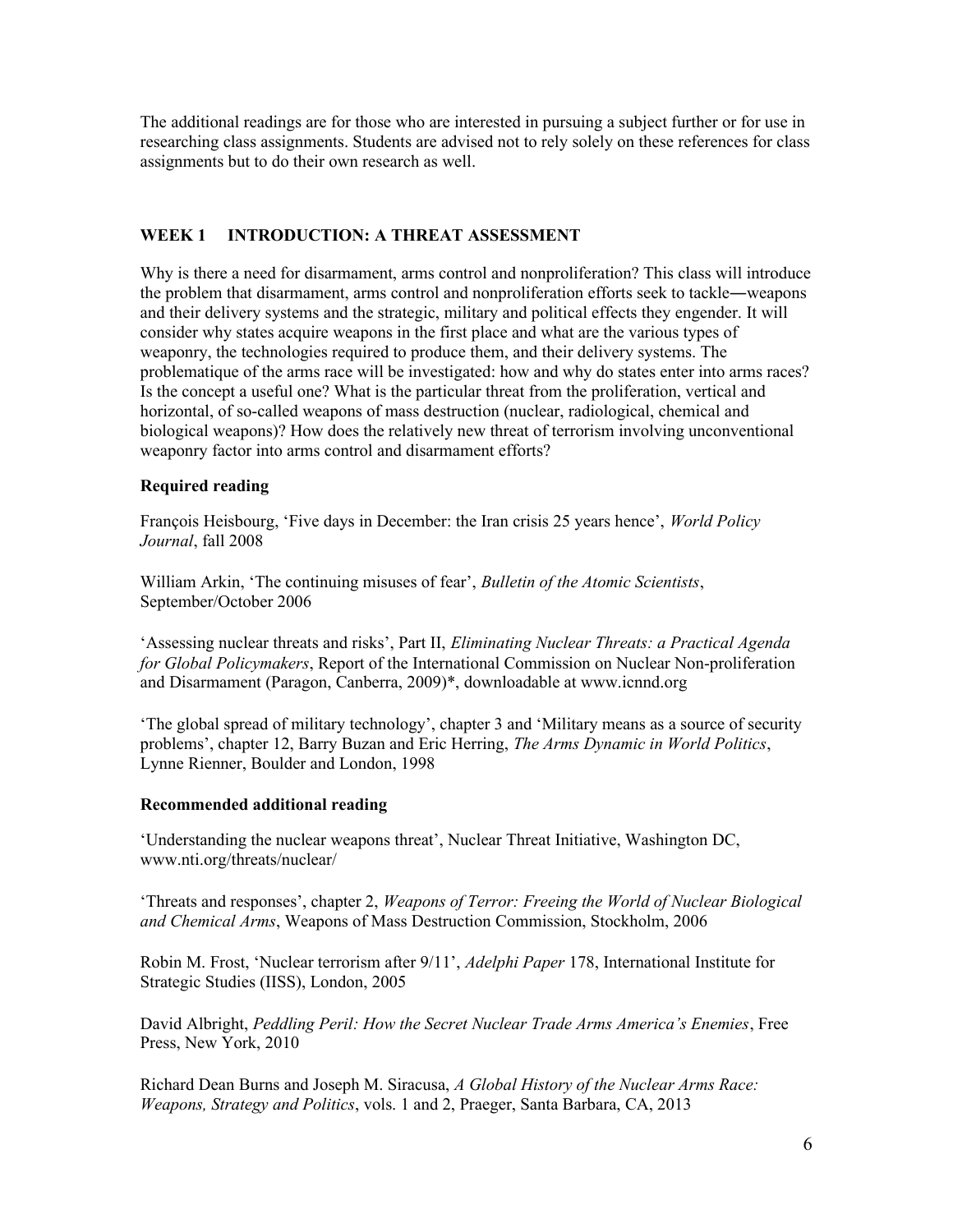# **WEEK 2 DISARMAMENT, ARMS CONTROL AND NONPROLIFERATION: THE BASICS**

This session will examine the evolution of the basic concepts and principles of disarmament, arms control and nonproliferation, the elements of the international nonproliferation regime and the essentials of international treaty law in this field. How do the various terms differ and what different purposes do they serve? Who 'invented' the terminology and how does it reflect their biases and interests? In what ways are the terms ambiguous and overlapping? What are the historical phases in which they were most popular. Is the terminology continuing to evolve in response to new international circumstances?

# **Required reading**

'Basic concepts', chapter 1, and 'Historical overview', chapter 2 Joseph Goldblat, *Arms Control: The New Guide to Negotiations and Agreements*, International Peace Research Institute (PRIO), Oslo, and the Stockholm International Peace Research Institute (SIPRI), Stockholm, 2002

Emanuel Adler, 'Arms control, disarmament and national security: a thirty year retrospective and a new set of anticipations', Special edition on 'Arms Control: Thirty Years On', *Daedalus*, Journal of the American Academy of Arts and Scientists, winter 1991

'Negotiating arms control and disarmament agreements', chapter 9, Steve Tulliu and Thomas Schmalberger, *Coming to Terms with Security: A Lexicon for Arms Control, Disarmament and Confidence-Building*, UNIDIR, Geneva, 2003

# **Recommended additional reading**

'The International Nonproliferation Regime', chapter 2, Joseph Cirincione, Jon Wolfsthal, Miriam Rajkumar, *Deadly Arsenals: Nuclear, Biological and Chemical Threats*, 2nd ed., Brookings Institution Press, Washington DC, July 2005

# **WEEK 3 STAKEHOLDERS, NEGOTIATORS AND IMPLEMENTERS: FROM THE UN SECURITY COUNCIL TO THE INTERNATIONAL CAMPAIGN TO BAN LANDMINES**

This class will consider the wide variety of stakeholders involved in disarmament, arms control and nonproliferation efforts, including states; international organizations, notably the United Nations; industry; and non-governmental organizations. Why are so many different interests involved and how are they reflected in the various entities? Negotiation success and failure, at the Conference on Disarmament and other negotiating bodies, will be examined. Why is it so difficult to reach agreement on disarmament and arms control treaties or other arrangements? Are the impediments institutional or structural, economic or political, or a mixture of all of these? Since successful disarmament and arms control depends not only on negotiating treaties but on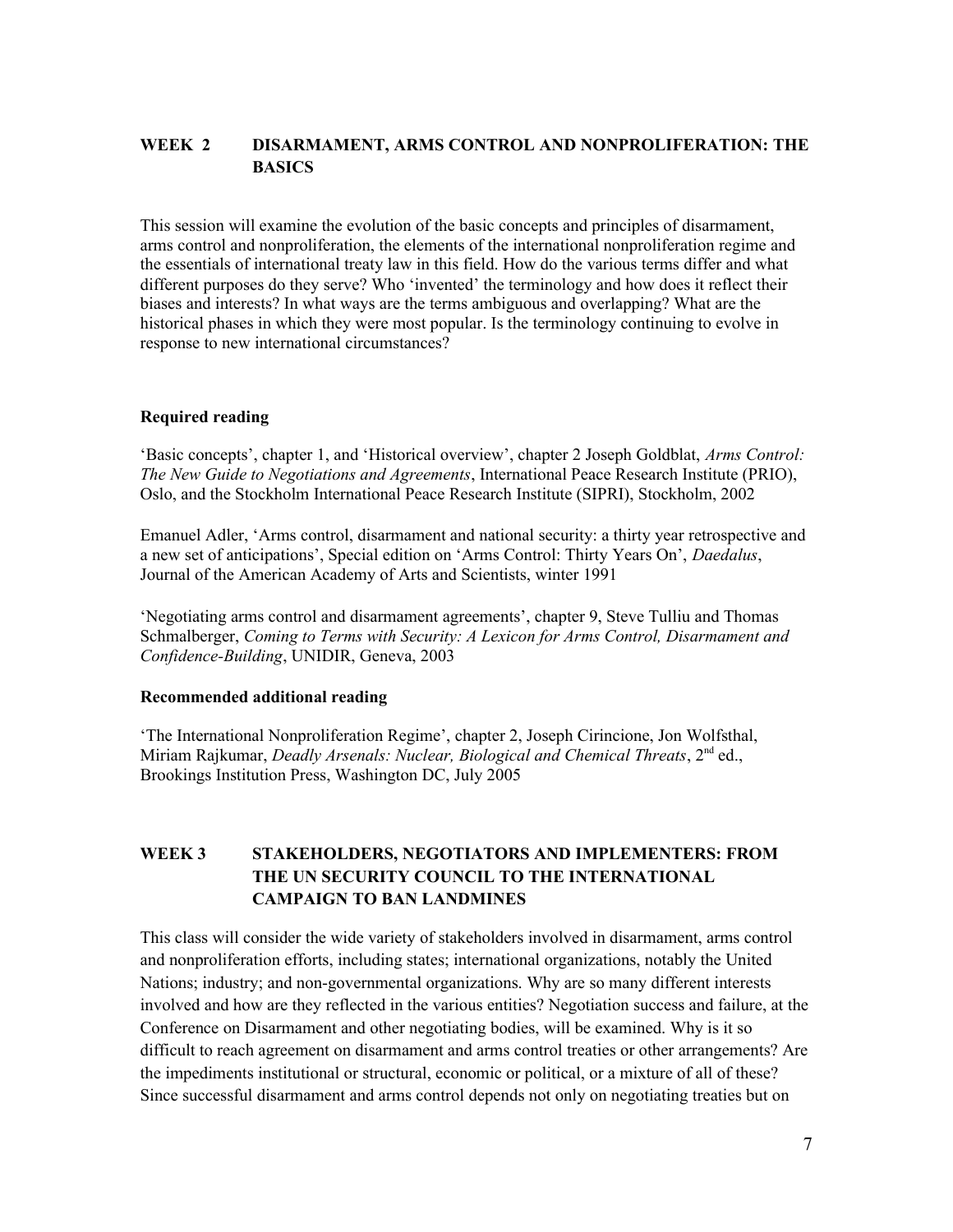implementing them, the role of various stakeholders in the implementation of agreements, including in ensuring compliance and enforcement, will also be considered. What roles do formal international organizations play, including the UN? Is there a role for civil society, notably nongovernmental organizations in monitoring and ensuring compliance?

# **Required reading**

'Security Council successes on North Korea', chapter 11, John Bolton, *Surrender is Not an Option*, Threshold Editions, New York, 2007

'The United Nations', chapter 3, Joseph Goldblat, *Arms Control: The New Guide to Negotiations and Agreements*, International Peace Research Institute (PRIO), Oslo and the Stockholm International Peace Research Institute (SIPRI), Stockholm, 2002

Vanessa Martin Randin, 'Diplomats, civil society and academia: some thoughts on the limits of the discourse', chapter 2 in John Borrie and Vannesa Martin Randin (eds), *Thinking Outside the Box in Multilateral Disarmament and Arms Control Negotiations*, UNIDIR, Geneva, 2006

# **Recommended additional reading**

April Carter, *Success and Failure in Arms Control Negotiations*, Oxford University Press for the Stockholm International Peace Research Institute, Oxford, 1989, especially chapter 2, 'A framework for analysis'

Jayantha Dhanapala with Randy Rydell, *Multilateral Diplomacy and the NPT: An Insider's Account*, UNIDIR and SIPRI, Geneva and Stockholm, 2005

John Borrie and Vannesa Martin Randin (eds), *Thinking Outside the Box in Multilateral Disarmament and Arms Control Negotiations*, UNIDIR, Geneva, 2000

# **WEEK 4 DISARMAMENT: ORIGINS, THEORY AND TRAJECTORY: A NOBLE BUT NAÏVE ENDEAVOUR?**

This class will examine the history of and theory behind the traditional concept of disarmament and the extent to which it is achievable in the absence of world government. What is the historical context in which campaigns for complete world disarmament arose? Why has such a movement encountered such difficulties? Is there currently any support for general and complete disarmament? How about nuclear disarmament, known popularly as 'Getting to Zero'? Contemporary voices for disarmament and current prospects, especially in respect of nuclear disarmament, will be considered.

# **Required reading**

'Disarmament', chapter 15, Barry Buzan and Eric Herring, *The Arms Dynamic in World Politics*, Lynne Rienner, Boulder and London, 1998

'Nuclear disarmament', chapter 1, *Nuclear Weapons: The State of Play, Centre for Nuclear Non-Proliferation and Disarmament*, Australian National University, Canberra, 2013, www.cnnd.anu.edu.au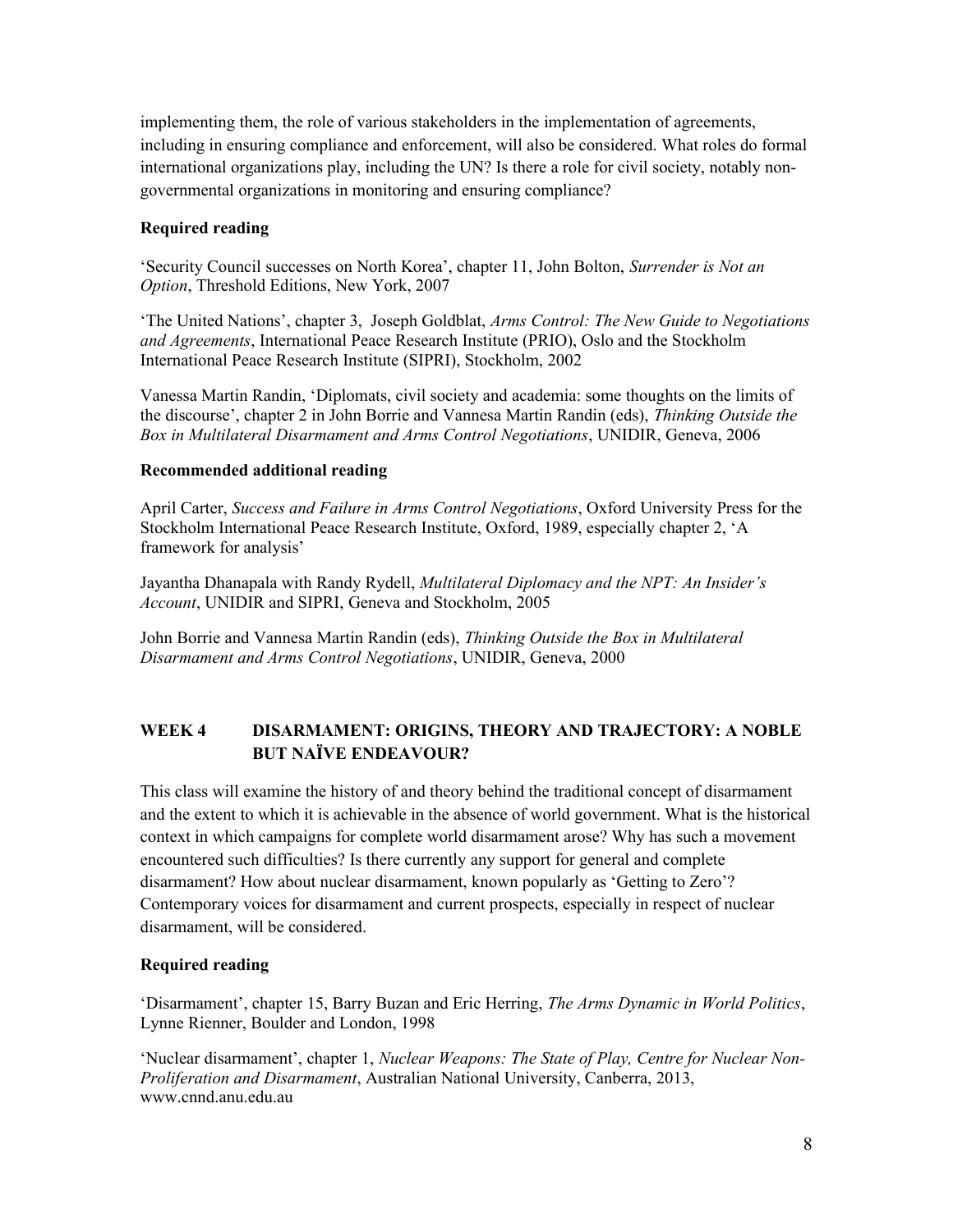James E. Doyle, 'The case for abolition', *Survival*, February-March 2013

'Why abolition is impractical', chapter 3, Michael E. O'Hanlon, *A Sceptic's Case for Nuclear Disarmament*, Brookings Institution Press, Washington DC, 2010

## **Recommended additional reading**

'Disarmament as an approach to peace', chapter 13, Inis L. Claude, Jr., *Swords into Ploughshares*: *The Problems and Progress of International Organization*, University of London Press, London, 1965

Jonathan Schell, *Fate of the Earth*, Picador, London, 1982

George Perkovich and James M. Acton, 'Abolishing Nuclear Weapons', *Adelphi Paper* no. 396, International Institute of Strategic Studies, London, 2008

George Perkovich and James M. Acton (eds), 'Abolishing Nuclear Weapons: A Debate', Carnegie Endowment for International Peace, Washington DC, 2009

Trevor Findlay, 'The verification and compliance regime for a nuclear weapon-free world', *VERTIC Briefing Paper* no. 99/5, November 1999 (www.vertic.org)

Michael E. O'Hanlon, *A Sceptic's Case for Nuclear Disarmament*, Brookings Institution Press, Washington DC, 2010

David Cortright and Raimo Väyrynen, *Towards Nuclear Zero*, Routledge for the International Institute of Strategic Studies, London, 2010

Catherine M. Keller and Judith Reppy, *Getting to Zero: the Path to Nuclear Disarmament*, Stanford University Press, Palo Alto, 2011

# **WEEK 5 ARMS CONTROL: ORIGINS, THEORY AND TRAJECTORY**

This class will consider the origins of arms control theory in the 1960s, its subsequent evolution, its achievements and failures and its currently contested status. What are the differences between disarmament and arms control? Who 'invented' the term and why? Is the concept universally applicable or does it have a particular American or Western bent? Can it be applied to all types of weaponry in addition to nuclear weapons? Are the original arms control agreements still in place and how have they fared? Is arms control currently dead or dying?

# **Required reading**

'Nuclear deterrence of nuclear attack in theory and practice', pp. 165-178, Barry Buzan and Eric Herring, *The Arms Dynamic in World Politics*, Lynne Rienner, Boulder and London, 1998

'Arms control', chapter 16, Barry Buzan, *An Introduction to Strategic Studies: Military Technology and International Relations*, Macmillan, London, 1987

Christopher Ford, 'A new paradigm: shattering obsolete thinking on arms control and nonproliferation', *Arms Control Today*, November 2008

# **Recommended additional reading**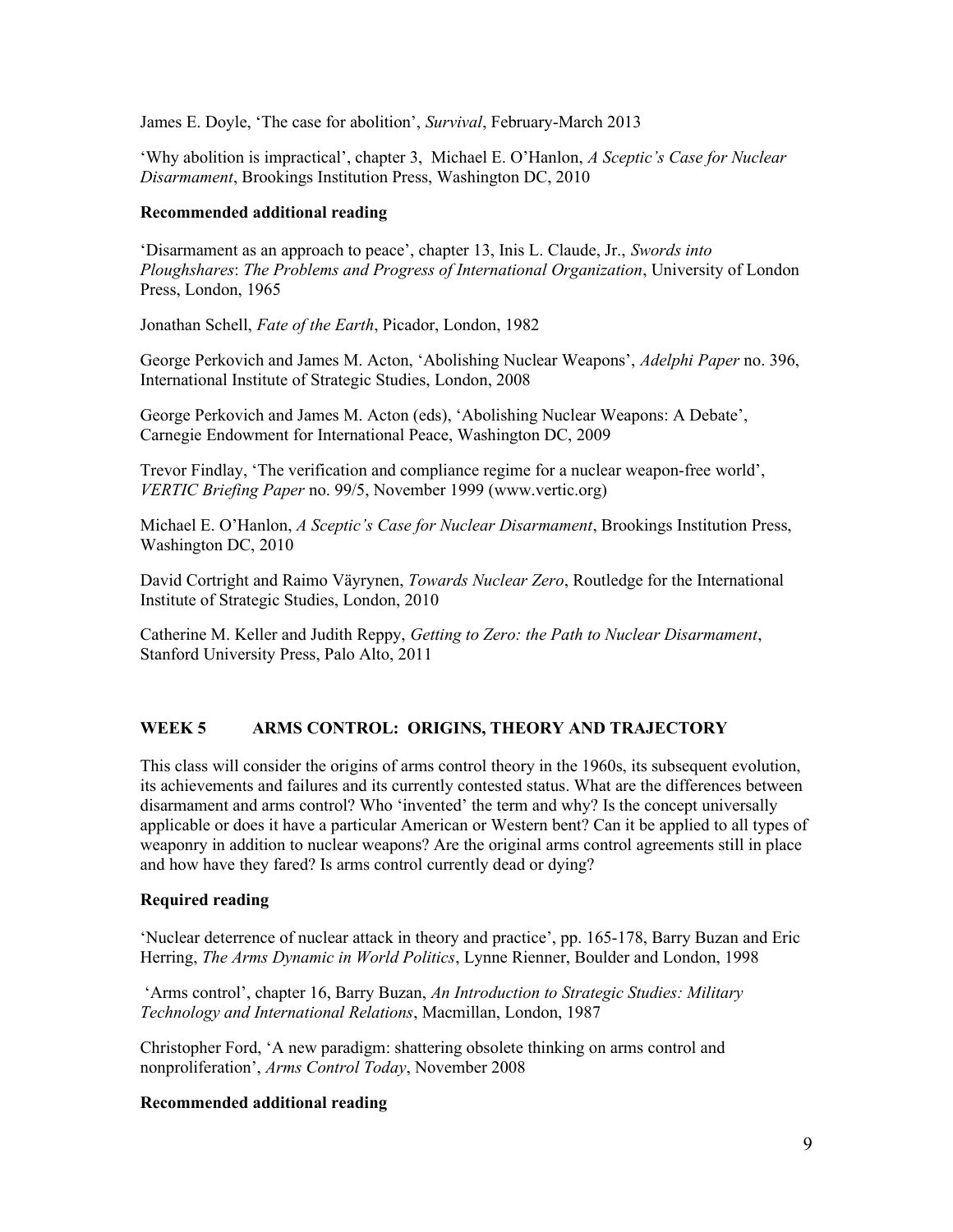Trevor Findlay, 'Weapons of mass destruction' in Edward Newman, Ramesh Thakur and John Tirman (eds), *Multilateralism Under Challenge?: Power, International Order, and Structural Change*, United Nations University Press, Tokyo, 2006

Hedley Bull, *The Control of the Arms Race*, Praeger, New York, 1961

Thomas C. Schelling and Morton H. Halperin, *Strategy and Arms Control*, Pergamon-Brassey's, Washington DC, 1985

'Introduction and rationale', chapter 1 and 'Traditional strategic arms control', chapter. 2, Michael A. Levi and Michael E. O'Hanlon, *The Future of Arms Control*, Brookings Institution Press, Washington DC, 2005

## **WEEK 6 NONPROLIFERATION: THE CASE OF NUCLEAR WEAPONS**

This class deals with nonproliferation theory, its successes and its failures, with particular reference to nuclear weapons, the 1968 Nuclear Non-Proliferation Treaty (NPT), nuclear safeguards and associated elements of the nuclear nonproliferation 'regime'. Which states were crucial in envisioning and negotiating the NPT and the broader nonproliferation regime? What are the main achievements and criticisms of the regime? How have divisions between the 'nuclear haves' and 'nuclear have nots' affected the operation of the regime? How is monitoring and verification of compliance accomplished? What are the achievements and failures of nuclear safeguards and how are the latter being rectified? Do non-compliance cases like North Korea, Syria, Iran and Iraq threaten the nonproliferation regime's future? How does the review process for the NPT help maintain or detract from the regime. What role do nuclear weapon-free zones play? What role do export control regimes play and why are they controversial?

### **Required readings**

### *Primary documents*

Nuclear Nonproliferation Treaty, 1968, [www.iaea.org/Publications/Documents/Treaties/npt.html](../../Carleton/www.iaea.org/Publications/Documents/Treaties/npt.html)

IAEA model nuclear safeguards agreement, INFCIRC 153, 1971 [skim], www.iaea.org/Publications/Documents/Infcircs/Others/infcirc153/pdf

Model Additional Protocol, INFCIRC 540 (Corrected), September 1997 [skim], www.iaea.org/Publications/Documents/Infcircs/1997/infcirc540c.pdf

### *Analysis*

'The Nuclear Nonproliferation Treaty: the Past 40 Years', *Arms Control Today*, June 2008

'Nuclear nonproliferation', chapter 2, *Nuclear Weapons: The State of Play, Centre for Nuclear Non-Proliferation and Disarmament*, Australian National University, Canberra, 2013, www.cnnd.anu.edu.au

Jacques E.C. Hymans, 'Theories of nuclear proliferation: the state of the field', *Nonproliferation Review*, vol. 13, no. 3, November 2006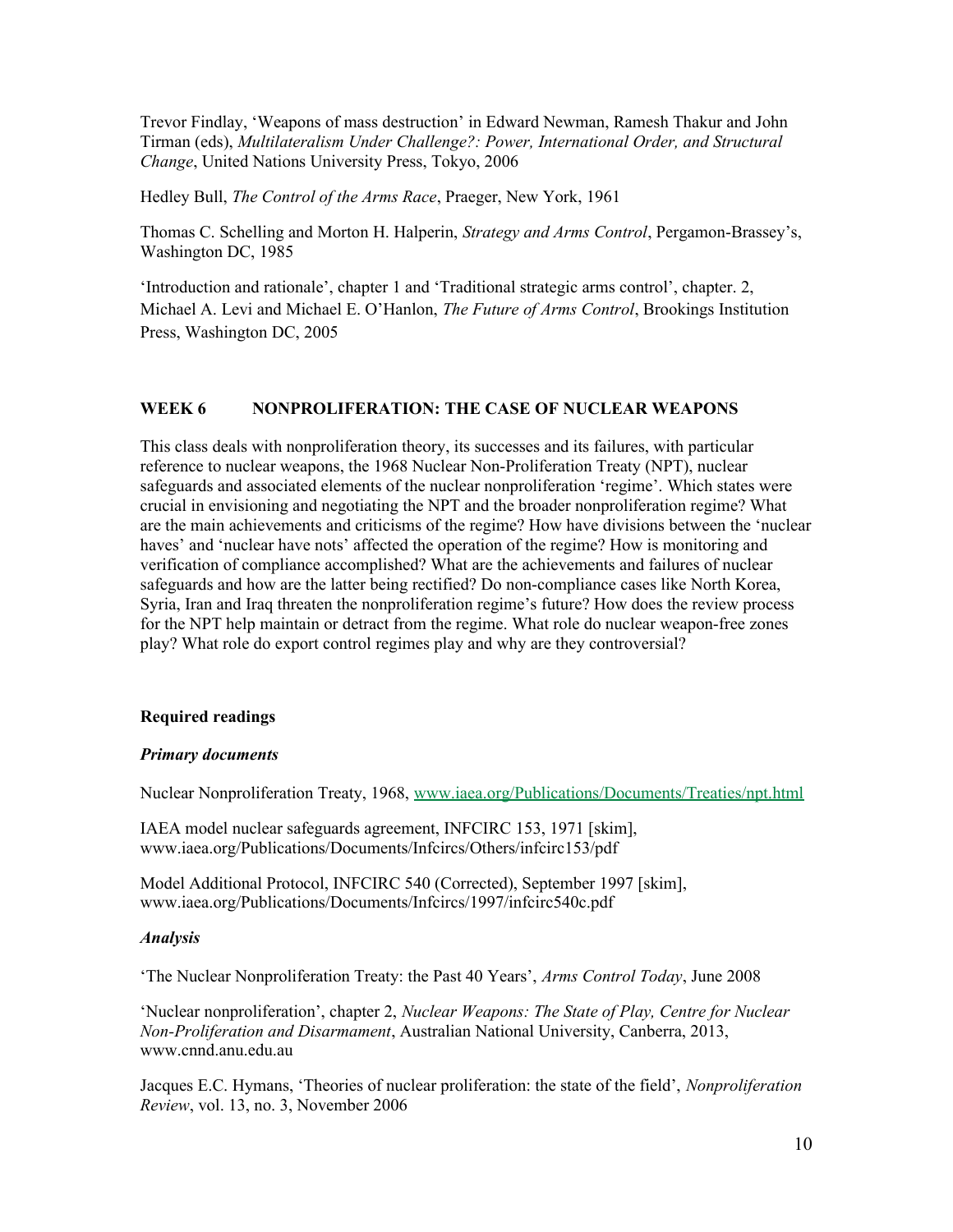## **Recommended additional readings**

Jeffrey W. Knopf, *Security Assurances and Nuclear Nonproliferation*, Stanford University Press, Palo Alto, 2012

Lewis A. Dunn, 'Countering proliferation: insights from past "wins, losses, and draws', *Nonproliferation Review*, vol. 13, no. 3 November 2006

Lawrence Scheinman, *The International Atomic Energy Agency and Nuclear World Order*, Resources for the Future, Washington DC, 1987

Trevor Findlay, *Nuclear Energy and Global Governance: Ensuring Safety, Security and Nonproliferation*, Routledge, London, 2011

Trevor Findlay, *Unleashing the Nuclear Watchdog: Strengthening and Reform of the International Atomic Energy Agency*, Centre for International Governance Innovation (CIGI), Waterloo, ON, July 2012

Adam N. Stulberg and Matthew Fuhrmann (eds), *The Nuclear Renaissance and International Security*, Stanford University Press, Palo Alto, 2013

# **WEEK 7 CHEMICAL AND BIOLOGICAL DISARMAMENT AND ARMS CONTROL**

This class covers the chemical and biological weapons (CBW) control regimes and their varying challenges. Why are chemical and biological weapons considered to be 'weapons of mass destruction'? What has been their historical use or non-use. What disarmament and arms control regimes are currently applicable to them? What does the recent case of Syria tell us about the health of the CW regime? Since the biological weapons control regime is much less developed than that for CW, what is the future of efforts to strengthen it? Is there a growing threat of chemical and biological warfare due to technological developments in the biological sciences such as genetic engineering?

# **Required reading**

### *Primary documents*

The Chemical Weapons Convention, 1993 [skim the annexes], www.-opcw.org/chemicalweapons-convention/

The Biological and Toxin Weapons Convention, 1972, www.opbw.org/convention/documents/btwctext.pdf

# *Analysis*

Ralf Trapp, 'The Chemical Weapons Convention―multilateral instrument with a future', chapter 2, in Ramesh Thakur and Ere Haru (eds), *The Chemical Weapons Convention: Implementation, Challenges and Opportunities*, United Nations University Press, Tokyo, 2006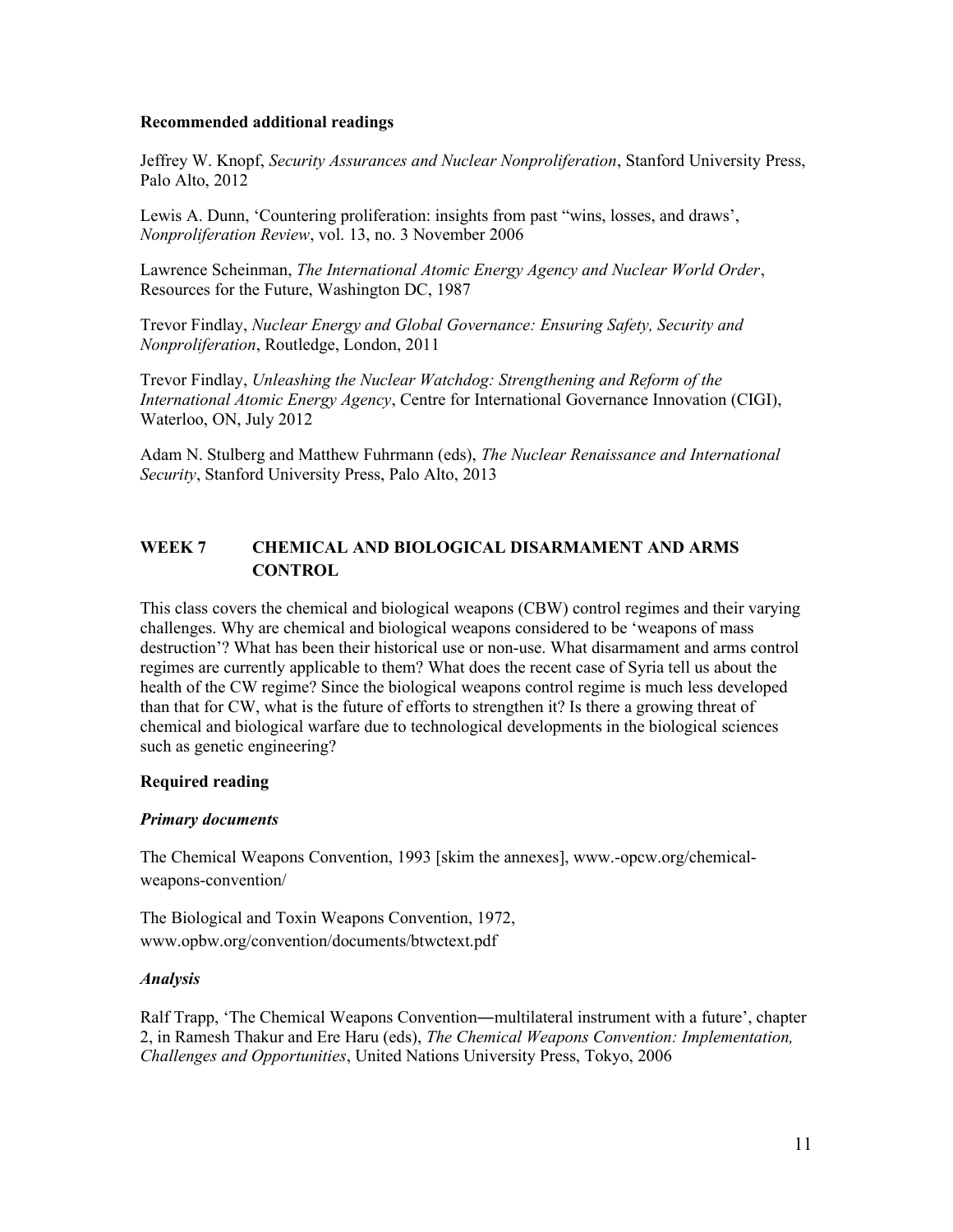Marie Chevrier, 'The Biological Weapons Convention: the protocol that almost was', *Verification Yearbook 2001*, VERTIC, London, 2001

John Hart and Ralf Trapp, 'Science, technology and the Biological Weapons Convention', *Arms Control Today*, October 2012

#### **Recommended additional reading**

Jeremy Littlewood, *The Biological Weapons Convention: a Failed Revolution*, Ashgate Publishing, London, 2005

Alexander Kelle, Kathryn Nixdorff and Malcolm Dando, *Preventing a Biological Arms Race*, Stanford University Press, Palo Alto, 2012

Alexander Kelle, *Prohibiting Chemical and Biological Weapons: Multilateral Regimes and their Evolution*, Lynne Rienner, Boulder, CO, 2013

Ramesh Thakur and Ere Haru (eds), *The Chemical Weapons Convention: Implementation, Challenges and Opportunities*, United Nations University Press, Tokyo, 2006

## **WEEK 8 MONITORING AND VERIFICATION: THE CASE OF NUCLEAR TESTING**

This class deals with the theory behind and role of monitoring and verification in disarmament and arms control regimes, with the 1997 Comprehensive Nuclear Test Ban Treaty (CTBT) regime and the Preparatory Commission for the Comprehensive Nuclear Test Ban Treaty Organization (CTBTO), along with its global monitoring system, as exemplar. Why the need for a nuclear test ban? What was the historical process by which it was achieved? What is the current status of the nuclear testing regime and what is the technical efficacy of the verification system? What are the future prospects for monitoring and verification generally given rapid technological developments, notably in the areas of telecommunications, computer technology, artificial intelligence and autonomous systems such as drones and robots.

### **Required reading**

Comprehensive Nuclear Test Ban Treaty, 1997, especially Article IV, Verification, www.ctbto.org/the-treaty/

Website of the Preparatory Commission for the Comprehensive Nuclear Test Ban Treaty Organization: www. ctbto.org for latest information on the global verification system

#### *Analysis*

'Verification', chapter 1 and 'Verification systems, techniques and technologies', chapter 2, Verification Research, Training and Information Centre, *Coming to Terms with Security: A Handbook on Verification and Compliance*, UNIDIR, Geneva, 2003

Nancy Gallagher, 'The politics of verification: why "how much?" is not enough', Nancy Gallagher (ed.), *Arms Control: New Approaches to Theory and Policy*, Frank Cass Publishers, London, 1998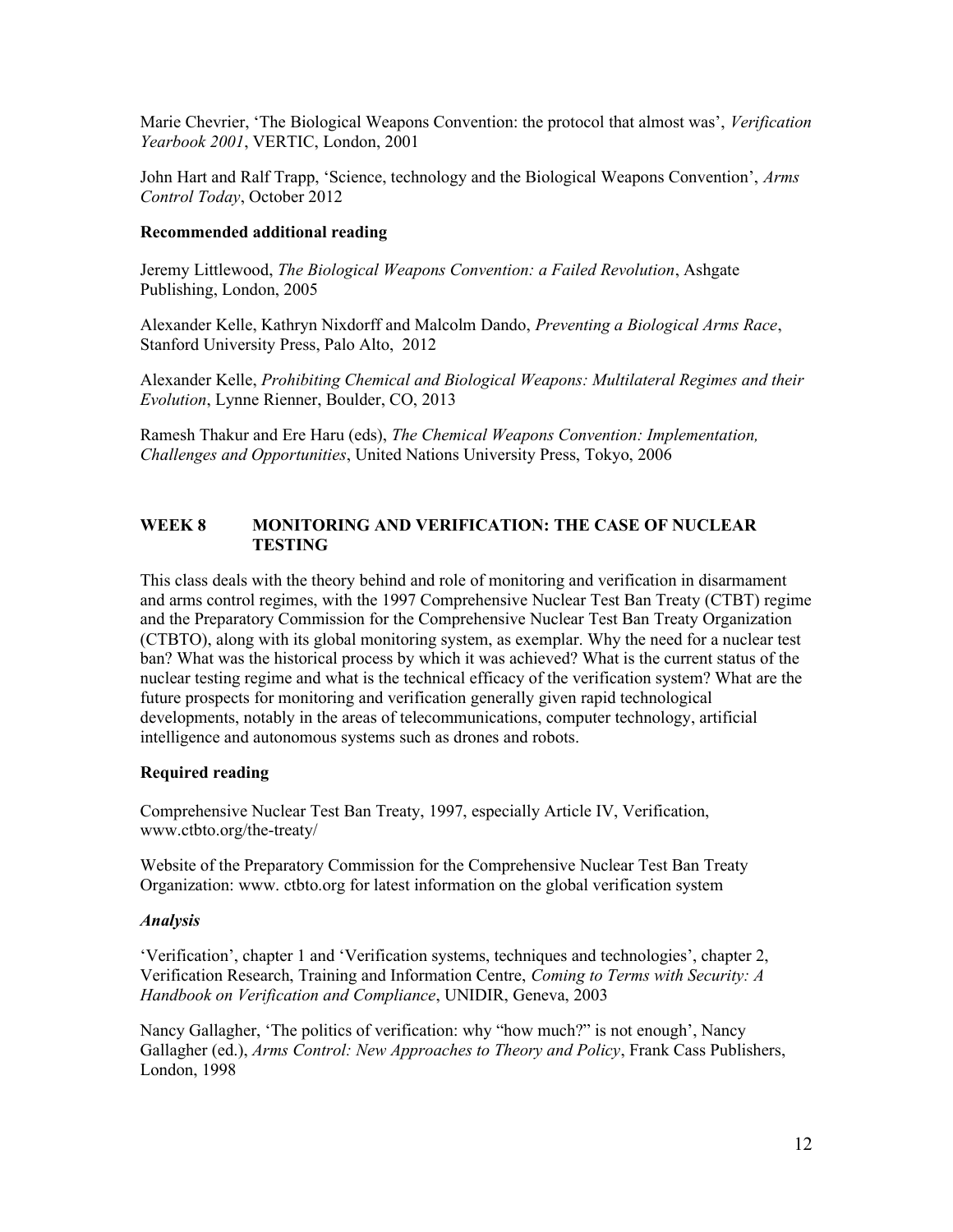David Hafemeister, 'The Comprehensive Test Ban Treaty: effectively verifiable', *Arms Control Today*, October 2008, www.armscontrol.org

# **Recommended additional reading**

Keith A. Hansen, *The Comprehensive Nuclear Test Ban Treaty: An Insider's Perspective*, Stanford University Press, Stanford, 2006

Allan S. Krass, 'The politics of verification', *World Policy Journal*, fall, 1985

# **WEEK 9 COMPLIANCE AND ENFORCEMENT: THE CASE OF IRAN**

This class provides a survey of the issue of compliance and compliance mechanisms, including enforcement, with Iran as a case study. Why is the question of non-compliance and how to deal with it so critical to the success of disarmament and arms control efforts? What are various arrangements designed to deal with non-compliance cases? What role do sanctions and the use of force play? What has the long-running saga of Iran's non-compliance been about and why has it been so protracted? What are the prospects for its resolution? What does the Iran case tell us about the challenges of compliance and enforcement?

# **Required reading**

# *Primary documents*

Latest IAEA report on Iran (see www.iaea.org)

# *Analysis*

Olli Heinonen, 'The rocky road of nuclear diplomacy with Iran', *Arms Control Today*, July/August 2012

'Conclusion' Seyed Hossein Mousavian, *Iranian Nuclear Crisis: A Memoir*, Carnegie Endowment for International Peace, Washington DC, 2012

Harold A. Feiveson and Jacqueline W. Shire, 'Dilemmas of compliance with arms control and disarmament agreements', chapter 8 in Edward C. Luck and Michael W. Doyle (eds), *International Law and Organization: Closing the Compliance Gap*, Rowman & Littlefield Publishers, Inc., Lanham, MD, 2004

# **Recommended additional reading**

David Cortright and George A. Lopez, 'Bombs, carrots and sticks: the use of incentives and disincentives', *Arms Control Today*, March 2005, www.armscontrol.org

George Perkovich et al, *2007 Report Card on Progress, Universal Compliance: a Strategy for Nuclear Security*, Carnegie Endowment for International Peace, Washington DC, June 2007

Charles L. Pritchard, *Failed Diplomacy: The Tragic Story of How North Korea Got The Bomb*, Brookings Institution Press, Washington DC, 2007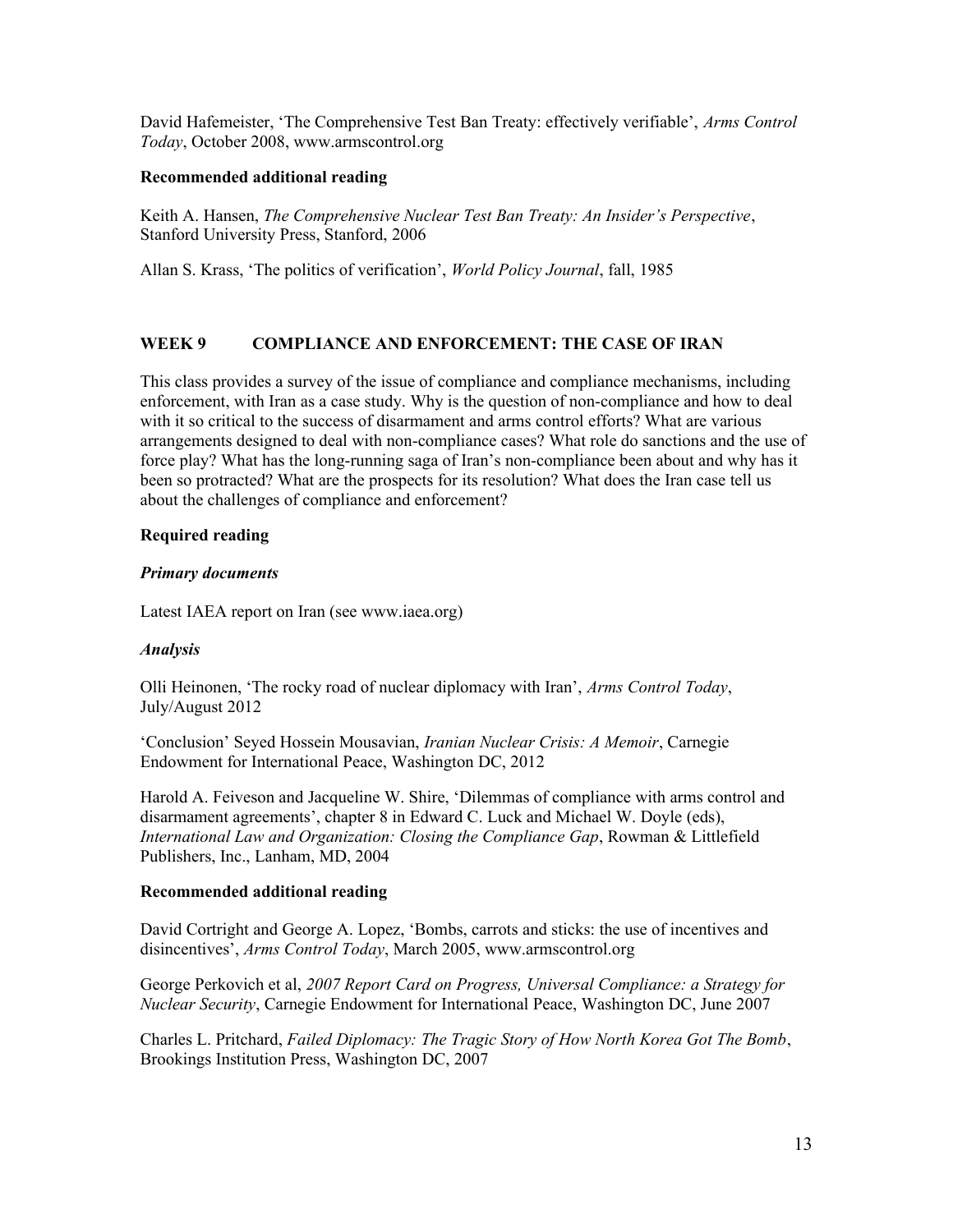Thérèse Delpech, *Iran and the Bomb: the Abdication of International Responsibility*, Colombia University Press, New York, 2007

Robert Galluci and Michael J. Green, 'Nuclear shockwaves: two views on ending North Korea's nuclear program', *Arms Control Today*, November 2006, www.armscontrol.org

# **WEEK 10 COOPERATIVE THREAT REDUCTION AND COUNTERPROLIFERATION: THE SOVIET LEGACY, THE A.Q. KHAN NETWORK AND THE TERRORIST THREAT**

This class considers how and why concepts additional to nonproliferation came into being and how they differ from each other. What is the Soviet weapons legacy and how has it been dealt with? Is there further work to be done? How did the revelation of a Pakistan-based nuclear smuggling network led by A.Q. Khan shift the nonproliferation focus? How successful have efforts been to close down the network and ensure such challenges do not return? Are arms control and nonproliferation irrelevant in dealing with the threat of terrorism? How have they adapted? Why has nuclear security become such an important contemporary topic and what are the achievements to date? What is the current threat of nuclear terrorism?

### **Required reading**

'Introduction: the core', Adrian Levy and Catherine Scott-Clark, *Deception: Pakistan, the United States, and the Secret Trade in Nuclear Weapons*, Walker Publishing Company, New York, 2007

'Illicit nuclear trade today and the way forward', chapter 12, David Albright, *Peddling Peril: How the Secret Nuclear Trade Arms America's Enemies*, Free Press, New York, 2010

'The continuing danger of nuclear theft and terrorism', chapter 2, Matt Bunn, *Securing the Bomb 2010: Securing all Nuclear Materials in Four Years*, Project on Managing the Atom, Belfer Center for Science and International Affairs, Harvard University, April 2010, www.nti.org/securingthebomb

### **Recommended additional reading**

Nancy Gallagher (ed.), *Arms Control: New Approaches to Theory and Policy*, Frank Cass Publishers, London, 1998

Rose Gottemoeller, 'Cooperative threat reduction beyond Russia', *Washington Quarterly*, spring 2005

Robin M. Frost, 'Nuclear terrorism after 9/11', *Adelphi Paper* 178, International Institute for Strategic Studies (IISS), London, 2005

Jeffrey A. Larsen and James L. Wirtz (eds), *Arms Control and Cooperative Security*, Lynn Rienner, Boulder, CO, 2009

'The paradigm shifts', chapter 1 in Michael Krepon, *Cooperative Threat Reduction, Missile Defense, and the Nuclear Future*, Palgrave Macmillan, New York, 2003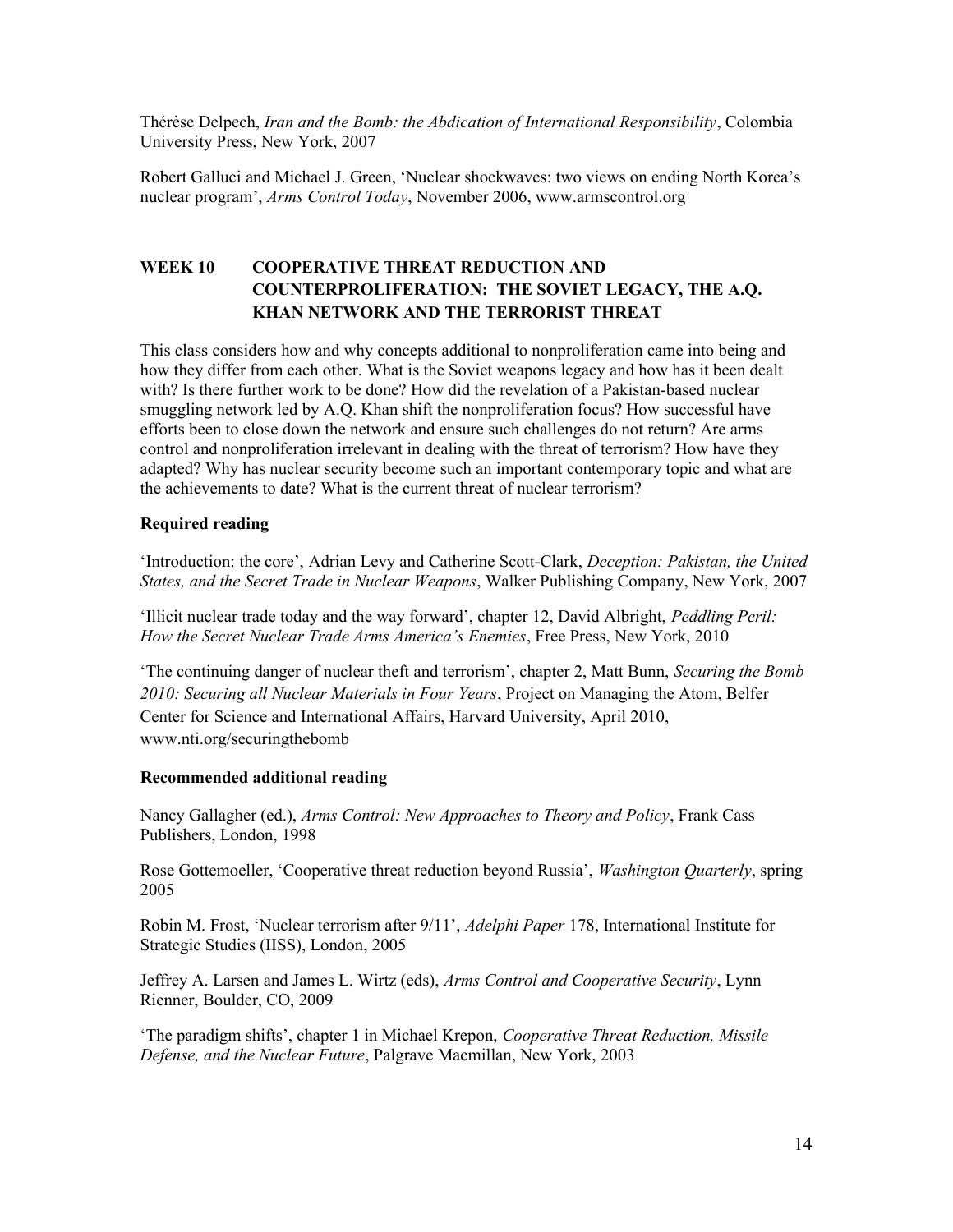# **WEEK 11 CONVENTIONAL ARMS CONTROL**

This class covers disarmament, arms control and nonproliferation efforts in respect of conventional arms, including classic agreements like the 1990 Conventional Forces in Europe (CFE) Treaty, the Stockholm confidence-building process, the successful treaty-making effort to control anti-personnel landmines through the 1997 Ottawa Convention and the 2013 Arms Trade Treaty. The class will also touch on the laws of war as they relate to the control of the use of armaments. What is the difference between conventional arms control and the laws of war? How far back do efforts to achieve conventional disarmament go? Why have they been largely unsuccessful? What are the factors that have produced success in particular cases? What role do efforts to achieve greater transparency play? What role does civil society and public interest and pressure play?

# **Required reading**

# *Primary documents*

Convention on the Prohibition of the Use, Stockpiling, Production and Transfer of Anti-Personnel Mines and on Their Destruction (Ottawa Convention), 1997 [skim], www.un.org/Depts/mine/UNDocs/ban-trty.htm

Arms Trade Treaty, 2013, United Nations Conference on the Arms Trade Treaty, UN document [skim], [http://www.un.org/disarmament/ATT/docs/ATT\\_text\\_\(As\\_adopted\\_by\\_the\\_GA\)-E.pdf](http://www.un.org/disarmament/ATT/docs/ATT_text_(As_adopted_by_the_GA)-E.pdf)

# *Analysis*

'Major findings', *Landmine Monitor 2013*, International Campaign to Ban Landmines, http://www.themonitor.org/index.php/publications/display?url=lm/2013/

'Advancing the Arms Trade Treaty: An Interview with U.S. ATT Negotiator Thomas Countryman', *Arms Control Today*, April 2014, www.armscontrol.org

'Conventional arms control and regional conflict, chapter 6, Michael A. Levi and Michael E. O'Hanlon, *The Future of Arms Control*, Brookings Institution Press, Washington DC, 2005

# **Recommended additional reading**

Ian Anthony et al, 'Conventional arms control and military confidence-building', chapter 9, *SIPRI Yearbook 2013*, Stockholm International Peace Research Institute (SIPRI), Stockholm, 2013, http://www.sipri.org/yearbook/2013/09

Small Arms Survey, *Annual Report 2009: Shadows of War*, Geneva (<http://www.smallarmssurvey.org/files/sas/publications/yearbooks.html>

Peter Jones, *Open Skies: Transparency, Confidence-Building and the End of the Cold War*, Stanford University Press, Stanford, 2014

# **WEEK 12 SPACE AND OTHER FUTURE CHALLENGES**